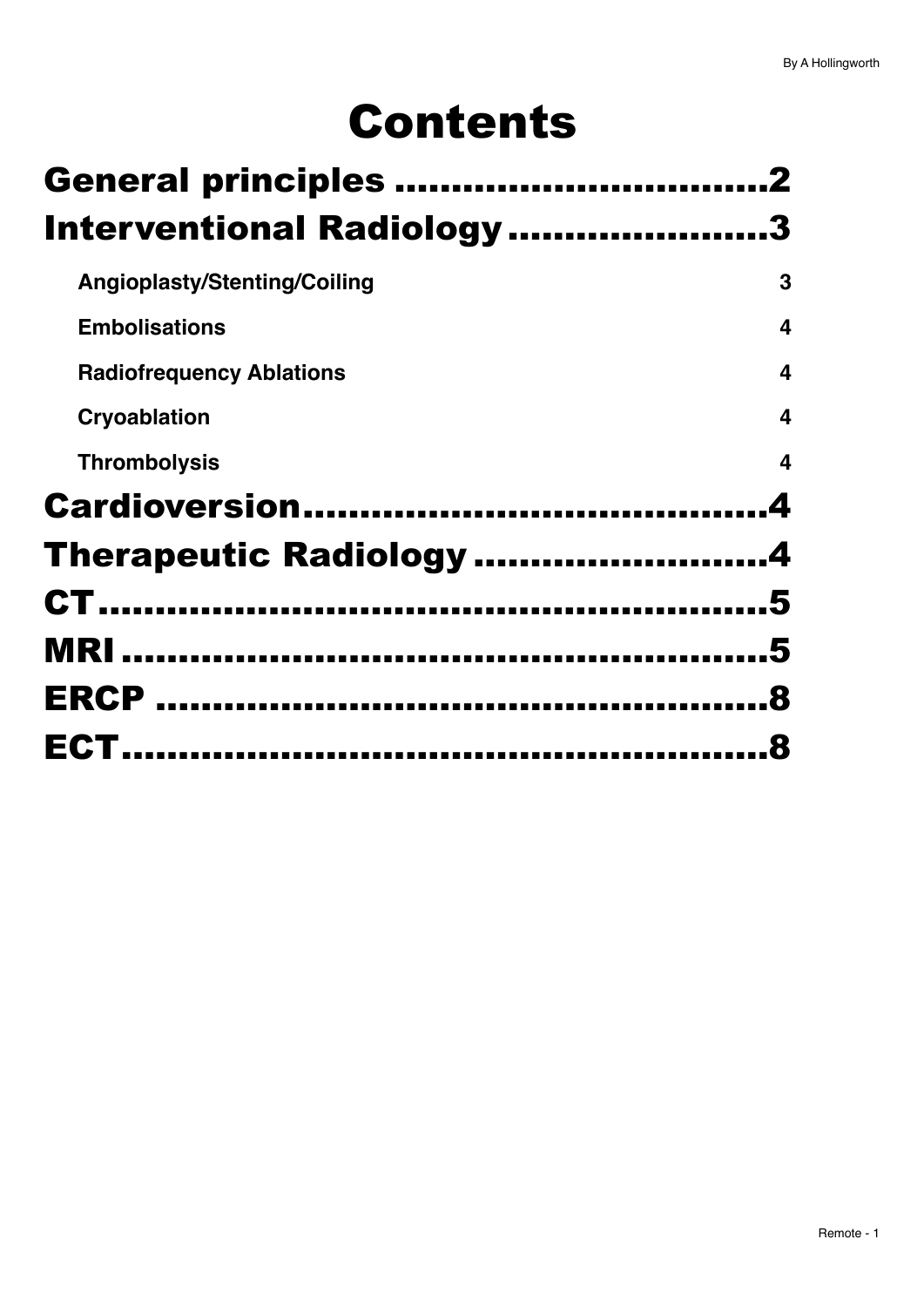## <span id="page-1-0"></span>General principles

Increased demand for anaesthesia outside of normal OT environment:

- diagnostic; imaging (CT, MRI, Angio, U/S, fluoroscopy)
- therapeutics; invasive radiological procedures (angio, radiotherapy, brachytherapy)

- others; ECT, cardioversion, TOE, radiofrequency ablation, lithotripsy, cystoscopy, scopes, ERCP, biopsy, dental, cosmetic surgery, war, terrorism, vet

Anaesthetic goals remain the same, despite location!

### Approach

- 1. Patient factors presenting complaint, clinical assessment, contra-indications
- 2. Anaesthetic factors environment, personnel, drugs, equipment, monitoring, recovery
- 3. Surgical factors preparation, position, stimulation, safety, recovery

## Issues/Physical/Environment

- 1. Access
- 2. Illumination
- 3. Monitoring
- 4. Ventilation monitoring

## Anaesthetic plan

- maintain tissue oxygenation
- provide optimal surgical conditions
- determine level of sedation sought conscious sedation, deep sedation, GA
- minimise side effects of surgery and anaesthesia
- maximise safety of patient and staff
- quality information

## Personnel

- me
- proceduralist
- assistant for me (must know technical aspects of monitoring and equipment)
- enough people to position patient

## Equipment

- anaesthetic machine capable of accurately measuring O2 and volatiles concentration accurately
- IV infusions
- multiple types and sizes of airway devices
- a separate means of providing O2 to the patient (bag-mask device)
- protection gloves, masks and eye shields
- a stethoscope
- 2 laryngoscopes
- IV access equipment
- sharps container
- scavenging system
- difficult airway equipment
- equipment for rapid IV infusion
- suction
- defibrillator
- chest drains
- equipment to heat or cool patient
- local anaesthesia equipment
- emergency call system
- good lighting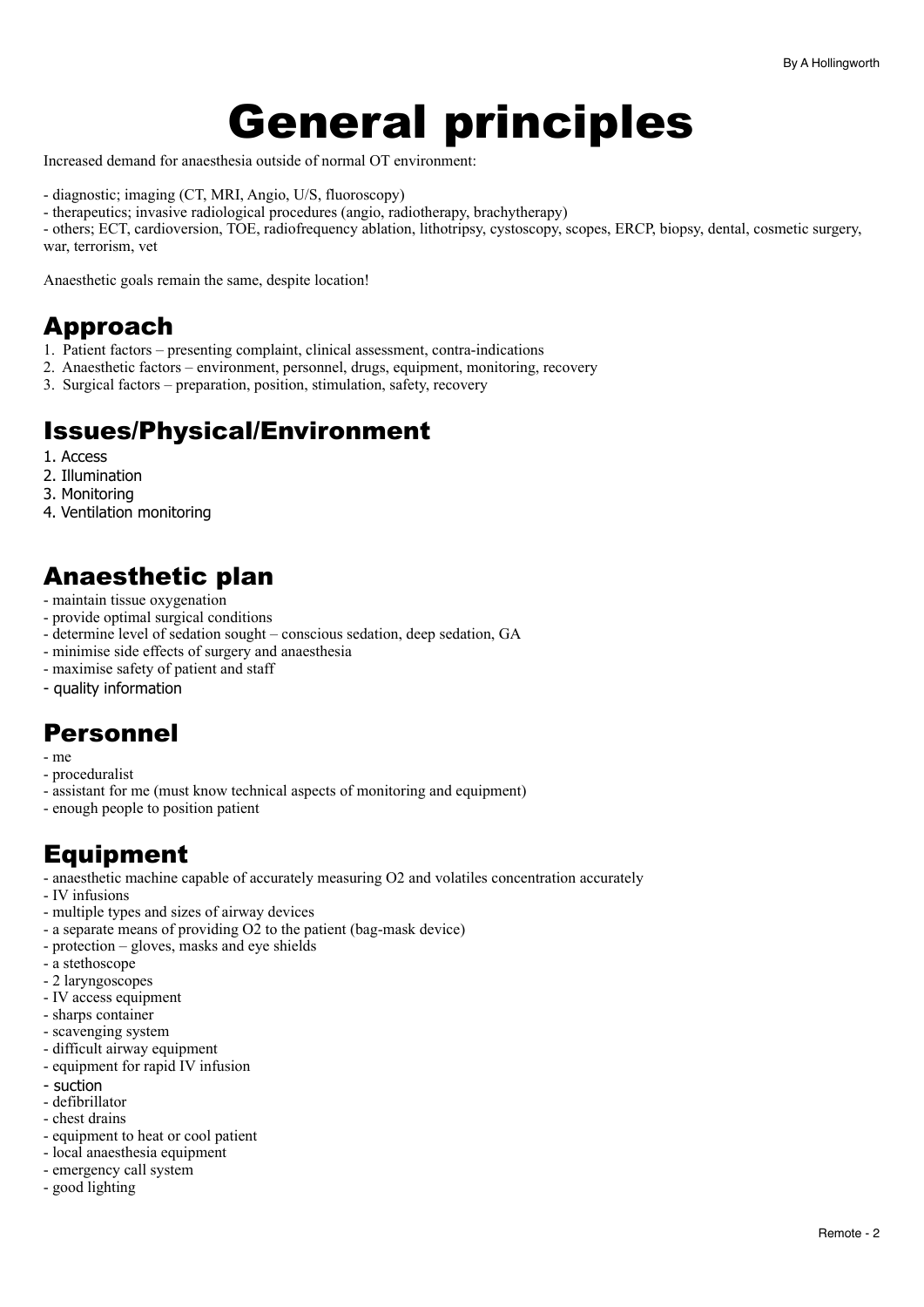- trolleys for transfer

- appropriate cleaning and restocking
- piped gas or cylinders

## Drugs

- standard drugs
- controlled drugs
- drugs to manage all emergencies (anaphylaxis)

## Monitoring

- visual and auditory alarms
- BP
- ECG
- pulse
- colour
- RR
- SpO2
- O2 analyser
- ventilator disconnection or failure
- ETCO2 monitor
- volatile concentration analyser
- temp
- neuromuscular function
- depth of anaesthesia monitor
- others where clinically indicated CVP, Art line, TOE, cardiac output monitor

## **Recovery**

- transport equipment
- all staff must be adequately trained in the recovery of anaesthetised patients.

# <span id="page-2-0"></span>Interventional Radiology

### Indications for Anaesthesia

- still for long periods
- painful procedure
- paeds

## Practical Points

- scavenging often not possible  $\Rightarrow$  TIVA

## <span id="page-2-1"></span>Angioplasty/Stenting/Coiling

- paediatric & adult
- haemodynamically stable during pressure\flow measurements
- anti-coagulation & blood loss
- operation specifics:
	- ‣ vascular & cardiac often dont need GA
	- ‣ Endovascular repair of AAA (EVAR):
		- assoc with ↓mortality
		- favoured if poor LV function
		- use regional (epidural + sedation) or GA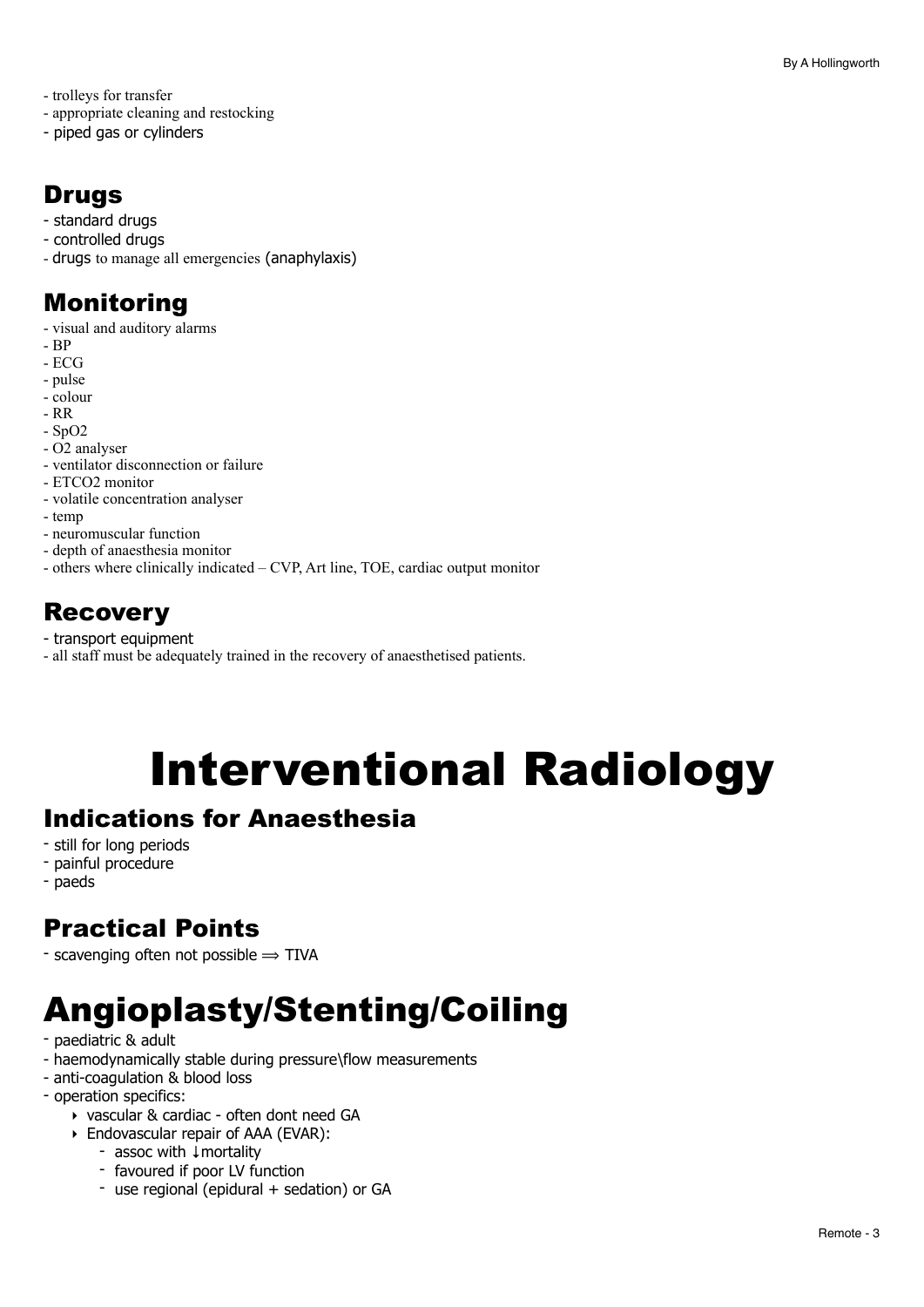- ‣ Intracranial angioplasty & Stenting:
	- GA needed as must remain motionless with repeated breath holds
	- good neuro anaesthetic vital

## <span id="page-3-0"></span>Embolisations

- painful & GA requiring procedures = AVM, alcohol embolisation
- ETT or LMA
- Massive PPH  $\Rightarrow$  uterine artery embolisation. can do prophylactically with balloons if anticipated major bleed

## <span id="page-3-1"></span>Radiofrequency Ablations

- tumour destroyed by heating in eg hepatic & renal masses, difficult to reach tumours, frail patients
- may need to be prone
- LMA or ETT
- may be up to 40mins
- $-$  painful  $\Rightarrow$  GA

## <span id="page-3-2"></span>Cryoablation

 $-$  not painful  $\Rightarrow$  sedation only

## <span id="page-3-3"></span>Thrombolysis

- GA rarely required
- minimally invasive
- directed therapy at vasc beds, DVT, coronary emboli, PEs, thrombosis in fistulae

# <span id="page-3-4"></span>Cardioversion

- fasting
- #'s
- synchronised ECG\fibrillation

# <span id="page-3-5"></span>Therapeutic Radiology

- extremes of age
- potent radiation
- remote monitoring
- postures
- repeated treatment

## **ECT**

- other treatment for depression (TCA's, MAOI's, Lithium)
- co-morbidities
- physiological impact arrhythmias, HT, cerebral metabolism increased
- #'s
- O2
- repeat treatment
- short anaesthetic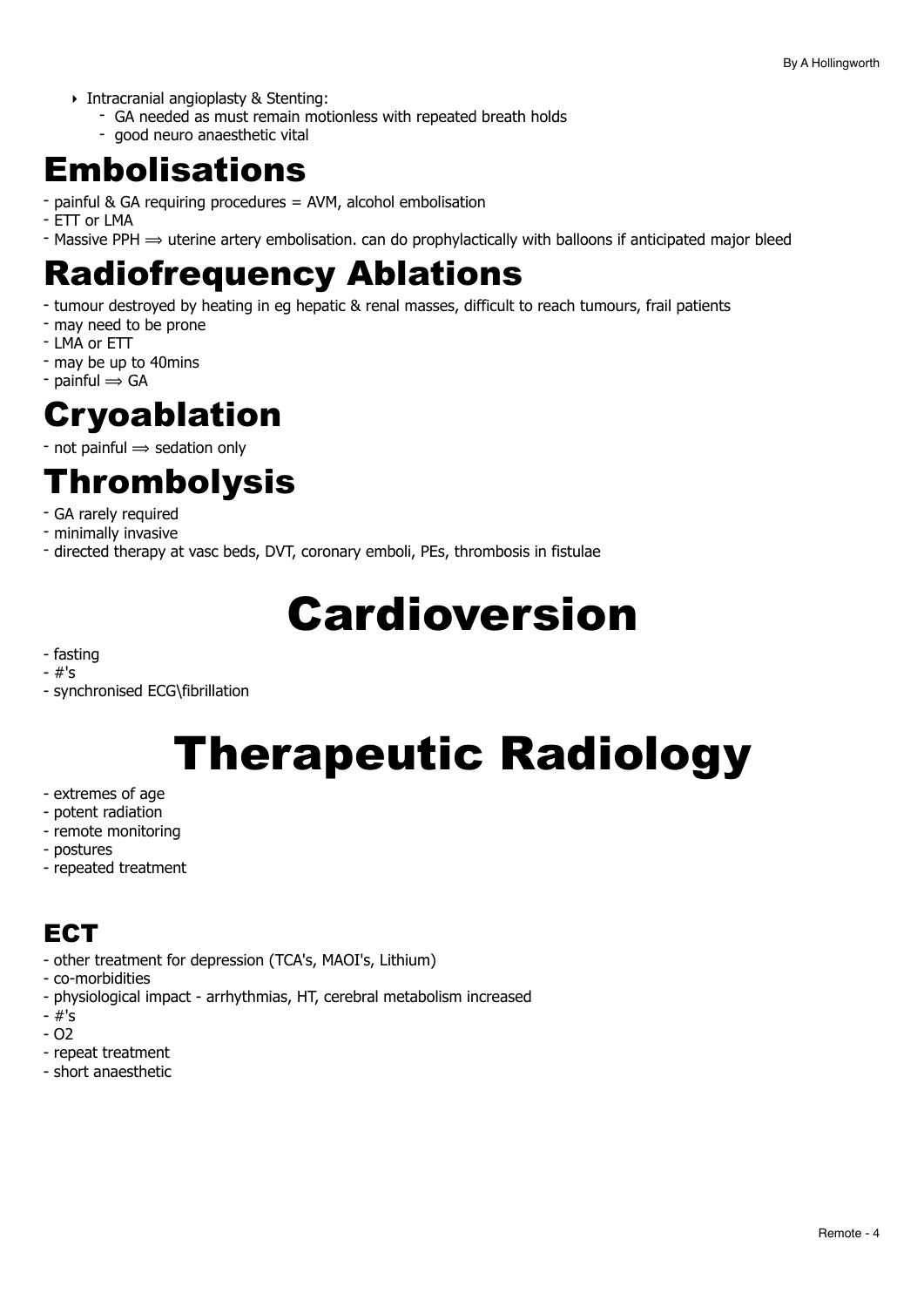# <span id="page-4-0"></span>**CT**

## Main Issues:

- 1. Immobility
- 2. High quality scan
- 3. Safety of patient and staff

## **Physics**

- ionised radiation -> harmful so anaesthetist should be outside room, otherwise where protection
- this builds up pictures of different tissue densities

## General

- type of equipment not restricted
- space is often issue
- patient, anaesthetic machine and monitors should be visible during scan
- head is accessible during scan
- risk of lines and tubes being pulled out when patient moved (have a trial run)

## Contrast

- highly iodinated, non-ionic, water soluble compounds
	- $\rightarrow$  up to 300-320mg iodine/ml
	- $ightharpoonup$  may use volumes up to 150mls
- shouldn't be injected down CVL -> may burst lines
- patient may be allergic
- may cause renal failure: adequate hydration

## Practical issues

- metal containing objects -> artefact
- breath-holds may be required (can hand bag patient and do an inspiratory hold)
- LMA is a accepted technique if not contraindications
- arms may need to be above head for trunk scans
- ICU patients take time

## <span id="page-4-1"></span>MRI

## Main issues:

- 1. Restricted access to patient
- 2. Remote monitoring
- 3. Safety of patient and staff
- 4. Acquisition of high quality images
- 5. Magnet specific equipment

## Physics

- works on ferromagnetic objects
- protons in H2O produce as spin that acts as a local magnetic field
- normally these are randomly orientated
- however, when place in a strong magnet (0.1-2 Telsa) they can be aligned within a field
- they can be flipped out of their alignment by bursts of radio-frequency energy
- the hydrogen nuclei can take up this energy and then release it as they relax
- the energy is measured using a radio-frequency coil
- amplitude of signal proportional to (1) properties of tissue and (2) timing of MR pulse sequence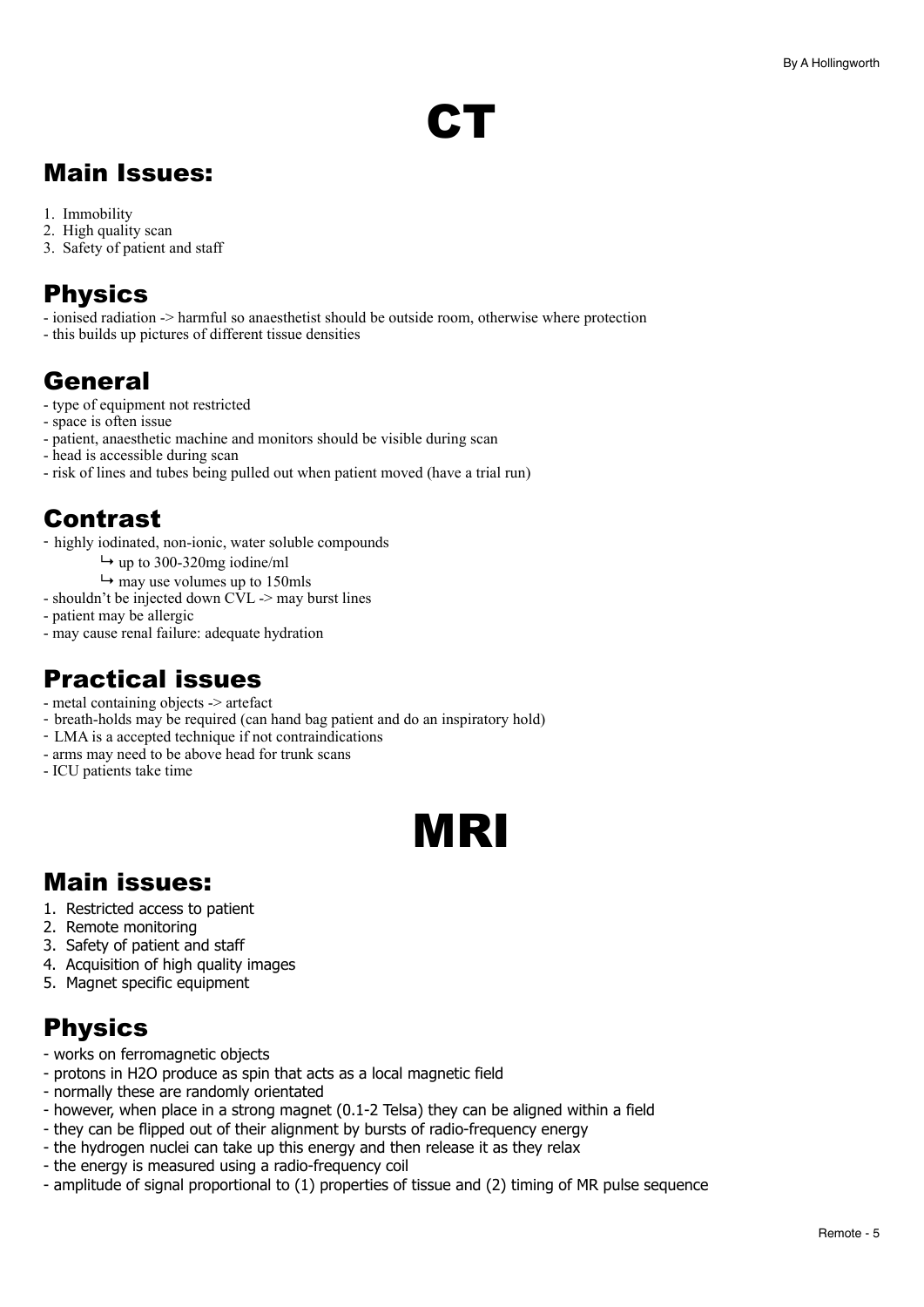- T1 and T2 relaxation are dependent on tissue relaxation rates

- IV contrast media:
	- $\rightarrow$  no iodine but do have narrow therapeutic window
	- ‣ SEs incl headache, N&V, local burning, wheals, anaphylactoid reactions
	- $\rightarrow$  gadolinium can increased T1 signal intensity and decrease T2 signal intensity (very safe agent)
- magnetic field gradients also applied -> helps with spatial encoding

## Radio-frequency screening (the Faraday cage)

- the entire unit is contained within a radio-frequency shield (Faraday cage) to protect against extraneous radio frequencies.

- a hollow brass tube can be built into the cage to allow for monitoring and infusions lines to pass into control room without breaking the integrity of the radio frequency screening.

## The magnetic field

- field created by superconductors cooled by liquid helium
- the magnetic field falls away exponentially
- $-$  pacemaker line  $=$  line of safety
	- ‣ 0.5 mTesla (further away)
	- ‣ line where pacemakers malfunction and where unscreened personnel should not proceed
- within 5mT of scanner (closer):
	- ‣ risk of ferromagnet objects becoming projectiles
	- ‣ electric motors eg syringe drivers act erratically
	- ‣ magnetic strips may be erased
- safe for scanner room are non-ferromagnetic objects eg
	- ‣ hypodermic needles
	- ‣ aluminium laryngoscopes

- never assume field is off & if in doubt do not take object in

## **Safety**

#### Patient

- absolute contraindications – cochlear implants, pacemakers and ICD's, intraocular metallic F/B,

ferromagnetic neurovascular surgical clips

- surgical clips, joint prostheses, artificial heart valves and sternal wires are safe as they are fixed by fibrous tissue and magnetic field is insignificant

- xrays can be used to search for metallic foreign objects
- need ear protection
- burns monitoring has caused burns to patients (must be fiberoptic or carbon fibre cabling)

- quenching magnet – emergency shut down of magnet -> helium released and causes dramatic fall in FiO2 ∴ hypoxaemia

#### **Staff**

- same precautions apply to staff
- pregnant staff should not work in MRI (particularly first trimester)
- if magnet shut down in an emergency (quenching) -> helium can be released inducing hypoxia
- 2 systems:
	- ‣ specialist equipment used within scan room
	- ‣ standard equipment used outside room

## Anaesthesia

#### PreOperative

- adequate pre-assessment:

- $\rightarrow$  indications for anaesthesia,
- ‣ chart review and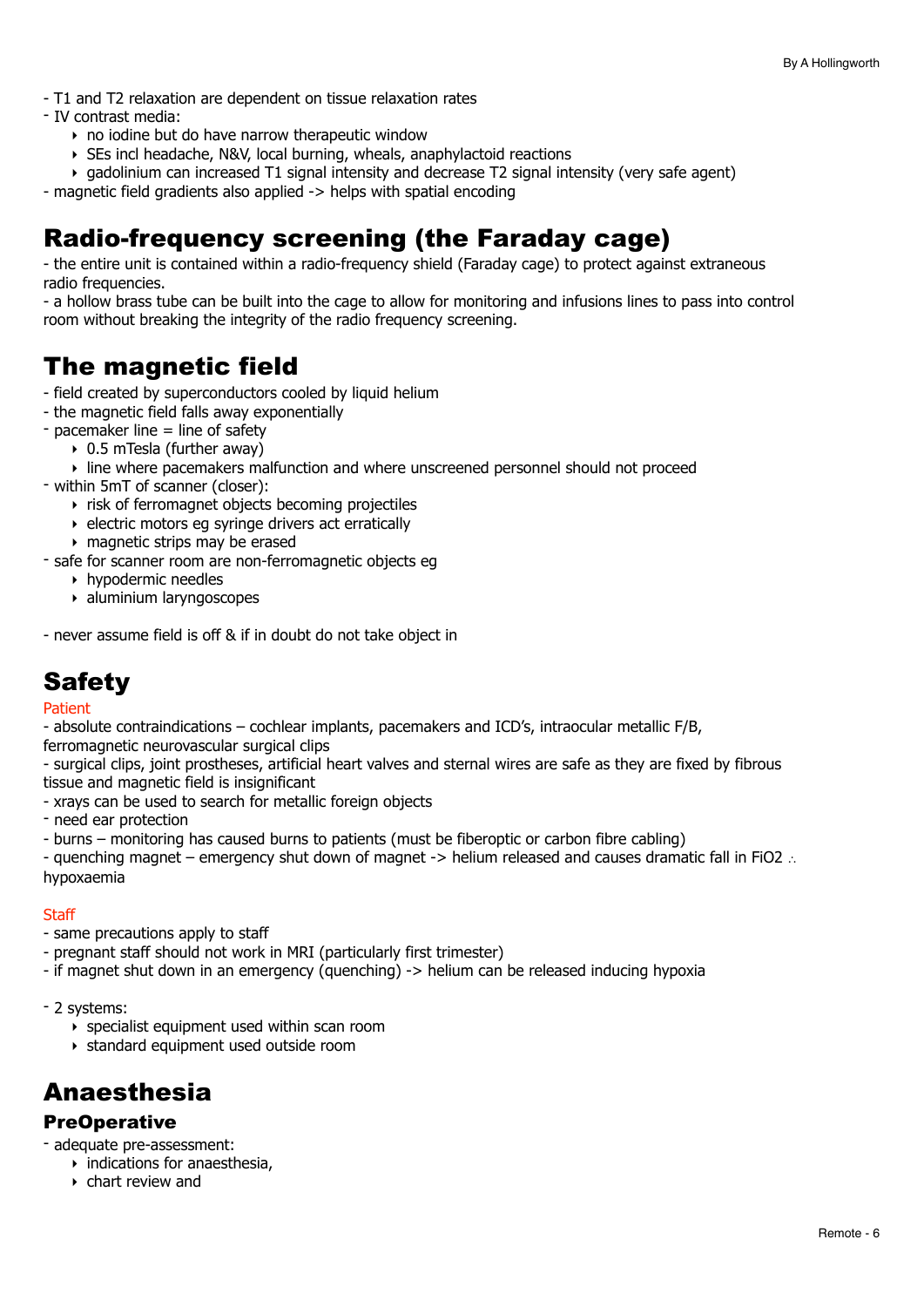- ‣ full medical history and focussed examination,
- ‣ type of anaesthetic,
- ‣ plan for recovery and discussion of risks and benefits

#### - planning:

- $\triangleright$  transfer
	- plan for rapid transfer of patient from MRI and to anaesthetic area +
	- plan for transfer to a recovery environment must be thought through
- ‣ personnel:
	- Anaesthetist or a adequately experienced and supervised trainee +
	- an adequately trained assistant +
	- personnel for positioning patient
- patients; children, intellectually impaired, claustrophobia, patients requiring repeat scans, ICU patients
- problems = duration long + requires immobility (3% adults unable to tolerate)
- drugs access to standard anaesthetic drugs including emergency drugs important.

#### Peri-Operative

#### **Induction**

- sedation has been used successfully -> requires MDT approach and experienced, familiar staff
- induction in dedicated anaesthetic room next to MRI scanner
- MRI non-ferrous trolley for transfer
- airway completely inaccessible
- airway:
	- $\triangleright$  ETT with ferromagnetic spring in cuff (tape down),
- ‣ use RAE, LMA
- need plastic connectors
- airway based on pt factors:
	- neonate & young baby (<2 months) = fed, wrapped & placed on side  $\Rightarrow$  sleep through it
	- ‣ <15kg or neuro concern (↑ICP) = paralyse & intubate
	- $\triangleright$  larger children & adults = LMA

#### **Maintenance**

- maintenance with IV or volatiles (infusion pumps are strongly ferromagnetic)
- MRI compatible machines and ventilators available now OR machines and ventilators outside magnetic field
- breathing circuit to decrease dead space (Bain (Mapelson D) for adults, Ayer's T-piece for children)
- measured airway pressures may not be accurate (may be reading pressure from end of ETT)
- breathing circuit:
	- ‣ typically 10meters
	- ‣ delivered TV will be less than measured because of 'compression losses' of gases within system and expansion of tubing during inspiration
	- ‣ use Ayres T piece (Mapleson D or E)
		- ∴ dead space unaffected by length
		- $\overline{\phantom{a}}$  but  $\overline{\phantom{a}}$  texp resistance  $\Rightarrow$   $\overline{\phantom{a}}$  ting PEEP with  $\overline{\phantom{a}}$  FGF
	- ‣ or coaxial Bain system
	- ‣ airway pressures at ventilator end different to pressures at pt end

#### **Post Op**

recovery – where, whom, environment, how, efficiency – issues need to thought of before proceeding

#### **Special points**

- if cardiac arrest:
	- ‣ do not allow team in room
	- ‣ do not attempt ALS in room
	- ‣ start chest compressions & BMV in room & get pt out of room asap

## Monitoring

- all equipment needs to be MR compatible (non-ferromagnetic)
- all monitoring should be placed in control room outside of the magnet environment
- use of fibre-optic or carbon fibre cabling:
	- $\rightarrow$  standard cabling  $\rightarrow$  risk of burns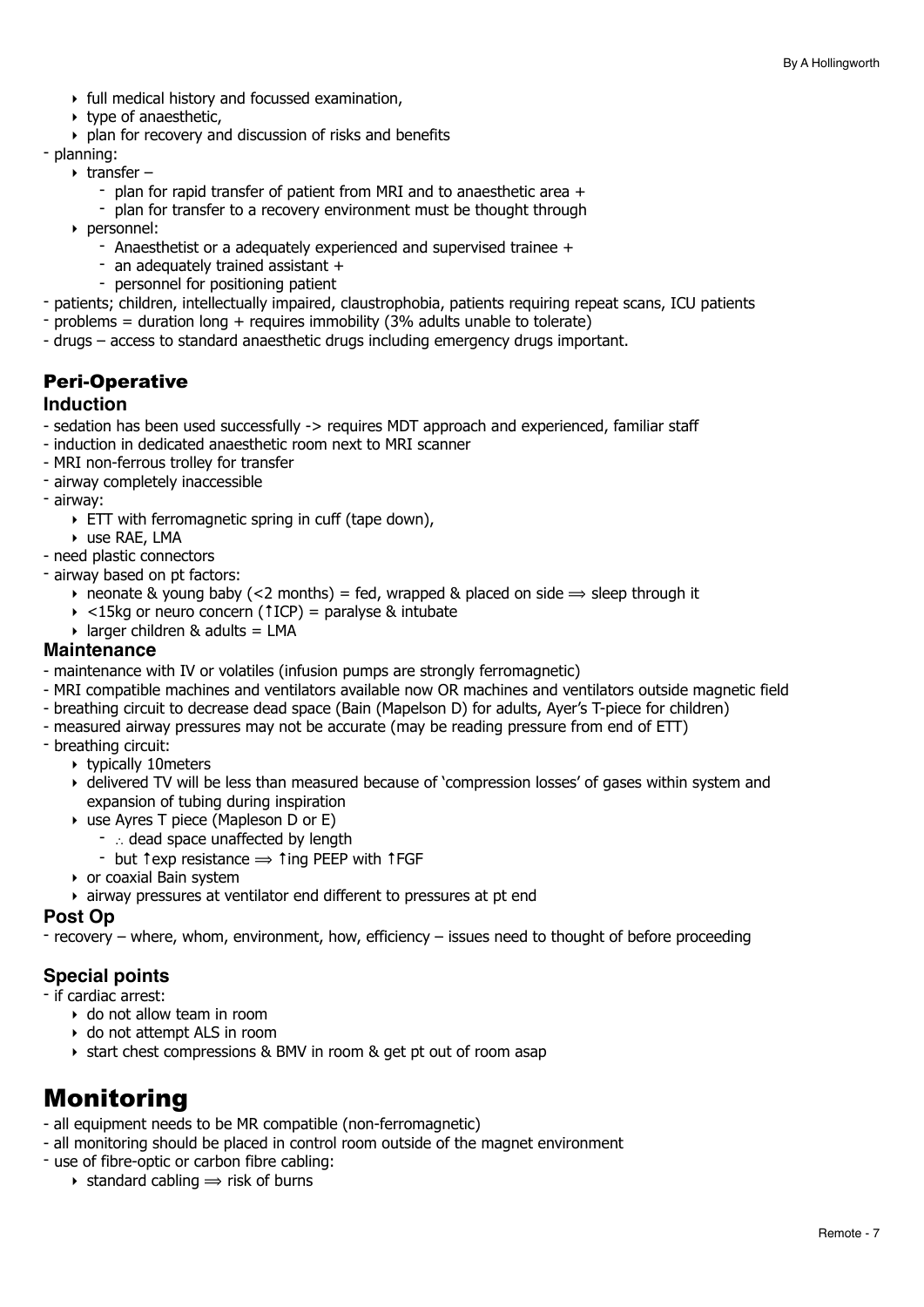- ‣ expensive, fragile but don't effect image
- visual alarms because of noise from MRI

- ECG - can look like hyperkalaemia (Farradays law) + subject to interference -> use braided, short MRI compatible leads placed in a narrow triangle on chest

- ETCO2 -> because of length of tubing 20 second delay.

## ICU patients

- tape ETT pilot balloon (with ferromagnetic spring) away from site being imaged
- minimise infusions
- theoretic risk of microshock with CVL, PA catheters or pacing wires -> remove wires if possible
- remove pacemakers, bolts, conventional ECG leads

<span id="page-7-0"></span>

- remote surgery
- Issues:
	- ‣ Prone
	- ‣ difficult access
	- ‣ Old equipment

## Patient

- 60 mins
- Nausea
- bradycardia with smooth mm distension
- risk of perforation

### Procedure

- shared airway
- sedation vs GA:
	- ‣ risks of GA in otherwise unwell pt
	- $\rightarrow$  risk of hypoxia with sedation
- Bean bag positioning
- can monitor EtCO2
- can place FM over bite block with side hole

<span id="page-7-1"></span>

- = anaesthesia for a short electrically induced generalised tonic clonic seizure
- 5-10min procedure
- patient supine
- indication Rx of:
	- ‣ severe depression unresponsive to drugs
	- ‣ catatonia
	- ‣ high suicide risk or self neglect
- 2 current application methods:
	- ‣ unilateral non dominant hemisphere (minimised cognitive affects)
	- ‣ bilateral ↑ed speed of clinical recovery
- perfect length of seizure unknown 10 sec to 120sec
- typically performed x2/wk until no further improvement (usually 3-4weeks)

#### Preoperative assessment and management

- remote anaesthesia
- avoid sedative premeds
- preoperative assessment including consent and chart review
	- $ightharpoonup$  use doses from previous ECTs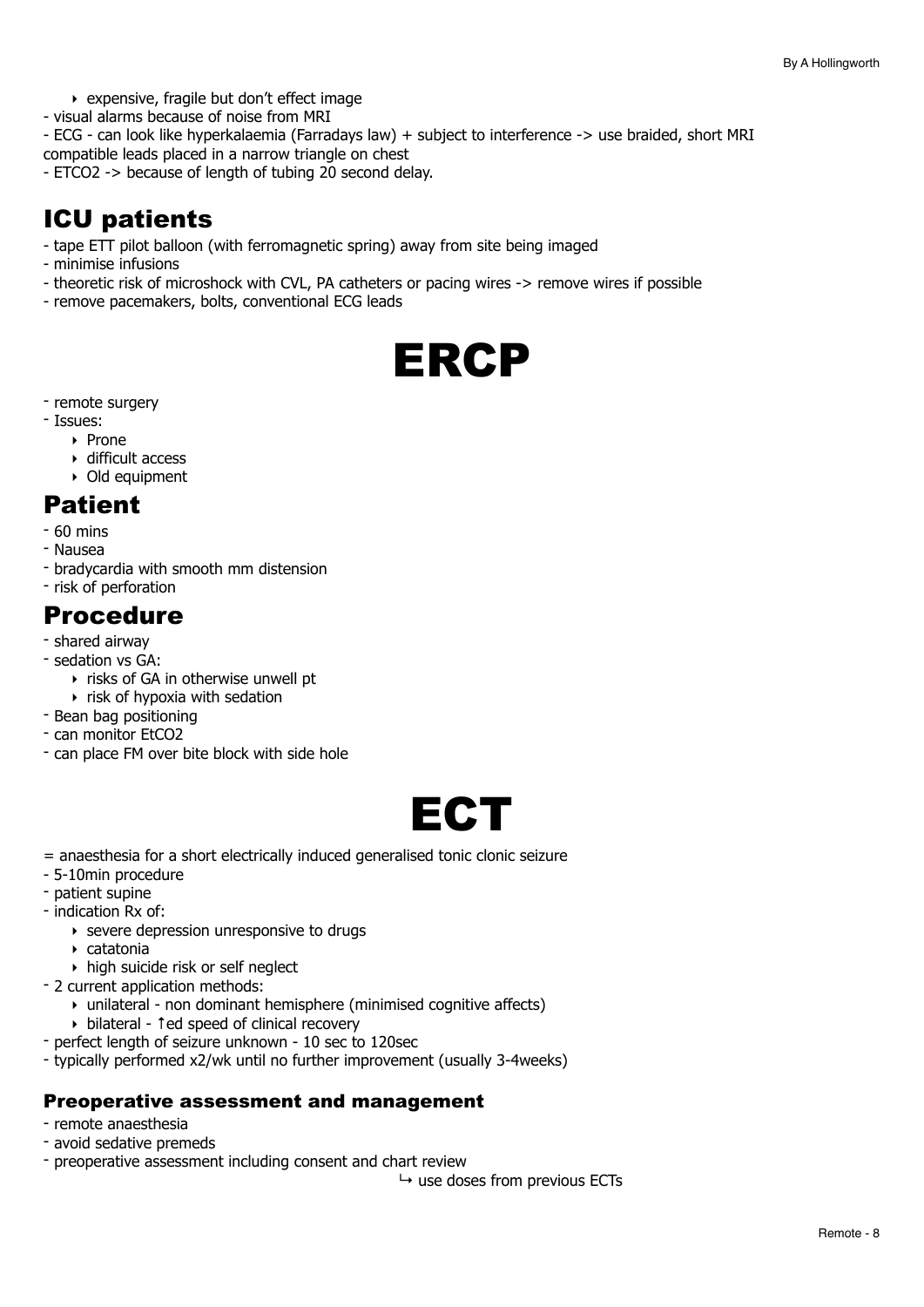- absolute contraindications
	- ‣ recent MI or CVA (3 months)
	- ‣ phaeochromocytoma,
	- ‣ intracranial mass (↑ICP)
	- ‣ intracranial or aortic aneurysm
- relative contraindications
	- ‣ uncontrolled angina or CCF,
	- ‣ severe OP or bone #'s,
	- ‣ glaucoma, retinal detachment
	- ‣ DVT not anticoagulated
	- $\rightarrow$  cochlear implants although possible to do unilateral ECT on other side if able
- avoid pre-medication
- glycopyrulate 0.1-0.3mg IV reduce secretions and attenuate bradycardia
- consent (in NZ):
	- $\rightarrow$  usually informed consent from patient
	- ‣ if incompetent -> two psychiatrists can agree that treatment is in best interests after liaising with family

#### Intra-operative management

#### **Goals**

- **1. Short GA**
- **2. Muscle relaxation**
- **3. Decreased risk of trauma**
- **4. Attenuation of physiological effects**
- **5. Rapid recovery**
- **6. Adequate seizure**

#### **Physiology**

- 2 phases:

- $\rightarrow$  initial 15sec : parasympathetic discharge bradycardia and hypotension
- ‣ then (5mins): sympathetic discharge tachycardia, hypertension, increased myocardial O2 requirement ↳ LV function can remain ↓ed for up to 6hrs post
- CNS: increased CBF, increased ICP, increased cerebral O2 requirement
- Other: increased IOP and intra-gastric pressure, hyper-salivation

#### **Procedure**

- preO2
- induction:
	- ‣ methohexital original gold standard as least anti-seizure properties of barbiturates. limited availability now
	- ‣ propofol ↓SNS response but ↑ed shortens seizure
	- ‣ etomidate ↓ed seizure shortening BUT ↑SNS response, ↑PONV
	- ‣ ketamine less suitable, ↑SNS response, ↑ICP
	- ‣ sevo inhalation (takes longer)
- $\rightarrow$  very common to use small dose propofol 0.5-1mg/kg & remifentanyl 1-2mcg/kg
- muscle relaxation;
	- $\rightarrow$  sux 0.5-1mg/kg
	- ‣ mivacurium need at least 0.15mg/kg
- bite block
- face mask + IPPV
- be prepared to maintain anaesthesia with propofol if required for 2nd stimuli
- attenuate sympathetic response with alfentanil (10mcg/kg) or esmolol (0.25mg/kg)
- seizure augmentation; caffeine, theophylline, hyperventilation
- if seizure last longer than 3 min -> terminate with IV midazolam

#### Special Patients

- cerebral aneurysm:
	- ‣ c↑in CBF velocity during ECT less with propofol
	- ‣ ß blockers useful
- Intracranial lesion:
	- ‣ pre-ECT steroids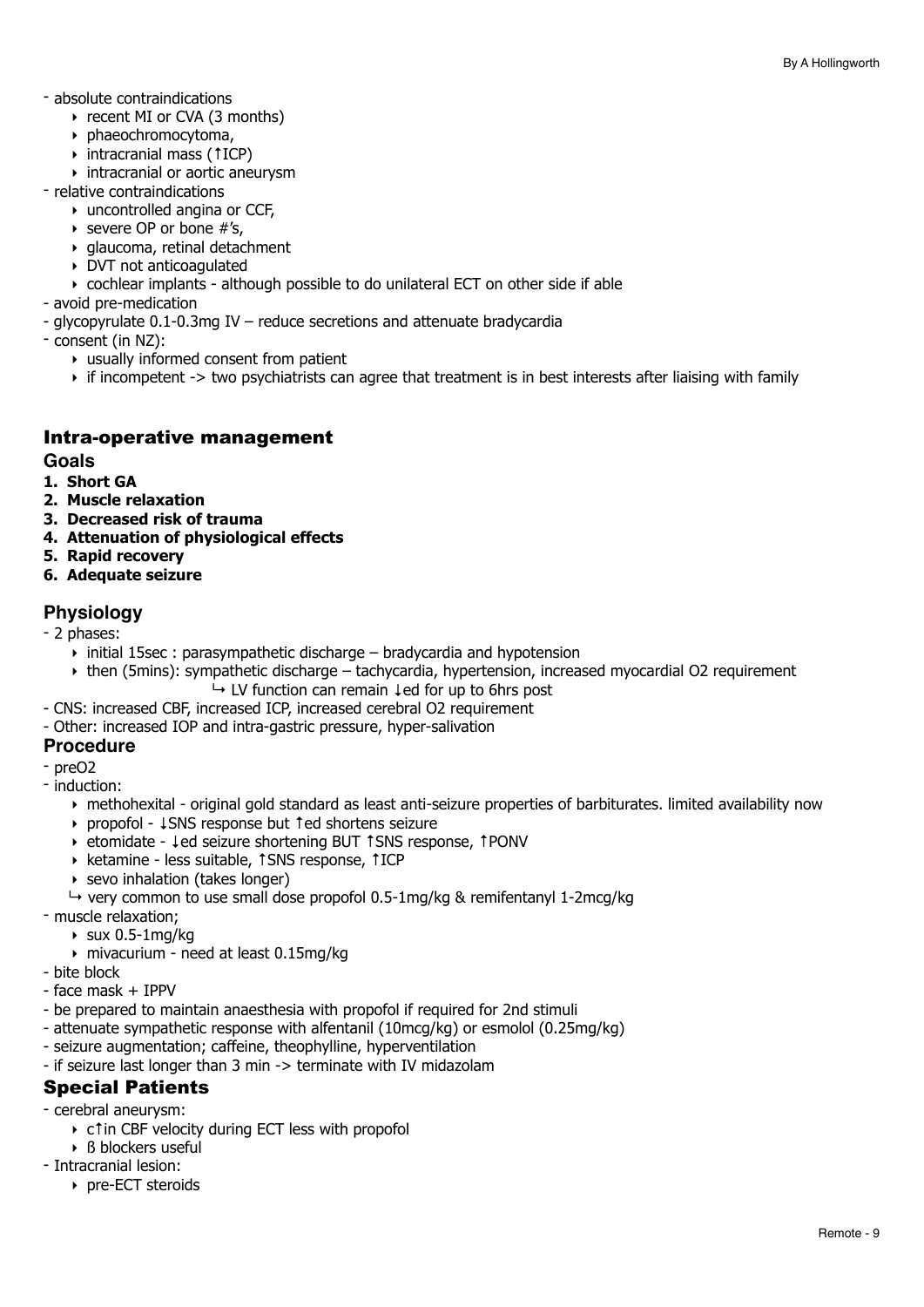- ‣ hyperventilation before stimuli
- PMs or implanted defibs:
	- ‣ unlikely electrical stimuli will reach device
	- ‣ PM: temp conversion to fixed rate pacing suggested
	- ‣ ICD: deactivate then reactivate immediately after
- Neuroleptic malignant syndrome:
	- ‣ produced by some antipsychotic drugs
		- clinically presents (similar to MH):
			- mm rigidity
			- fever
			- ↑CK
			- delirium
			- autonomic instability
	- ‣ avoid MH triggers ie sux & volatiles
- Pregnancy:
	- ‣ safe & may be preferable to some drug therapies
	- ‣ complications:
		- aspiration
		- prem labour
		- spont abortion
	- ‣ later pregnancy use sevo to ↓uterine tone

#### Post-operative management

- complications:

- $\rightarrow$  confusion and agitation in 10% -> calming environment, reassurance and IV midazolam
- $\rightarrow$  headache simple analgesics
- ‣ drowsiness & cognitive impairment should resolve within few hours
- $\rightarrow$  memory loss usually reversible by 6 months
- ‣ others: N&V, IHD, #'s or dislocations/dental injury, laryngospasm
- ECT does not ↑risk of other types of seizure

#### **ECT; physiological effects and how to modify them**

#### CVS

- initially; bradycardia and hypotension (15 seconds) from parasympathetic discharge pre op glycopyrollate
- followed by; tachycardia and hypertension, increased Q, increased SVR, increased myocardial O2 consumption (use of propofol, alfentanil, esmolol, glycopyrulated 0.1-0.3mg IV – reduce secretions and attenuate bradycardia )

- difficulty monitoring patient because of electrical interference

#### RESP

- apnoea from induction agent and muscle paralysis (preoxygenate and ventilate while apnoeic)
- decreased response to PaO2 and PaCO2 (administer 100% O2, and ventilate via bag-mask)

#### GI

- hypersalivation (glycopyrulate)
- tongue biting (use a bite block)
- anorexia
- nausea and vomiting (anti-emetic if required)

#### **CNS**

- induced seizure (if seizure >3min terminate with diazepam 10m IV)
- headache (simple analgesics if not contra-indicated)
- confusion (environment, reassurance and IV midazolam)
- improved mood (used for treatment of depression)